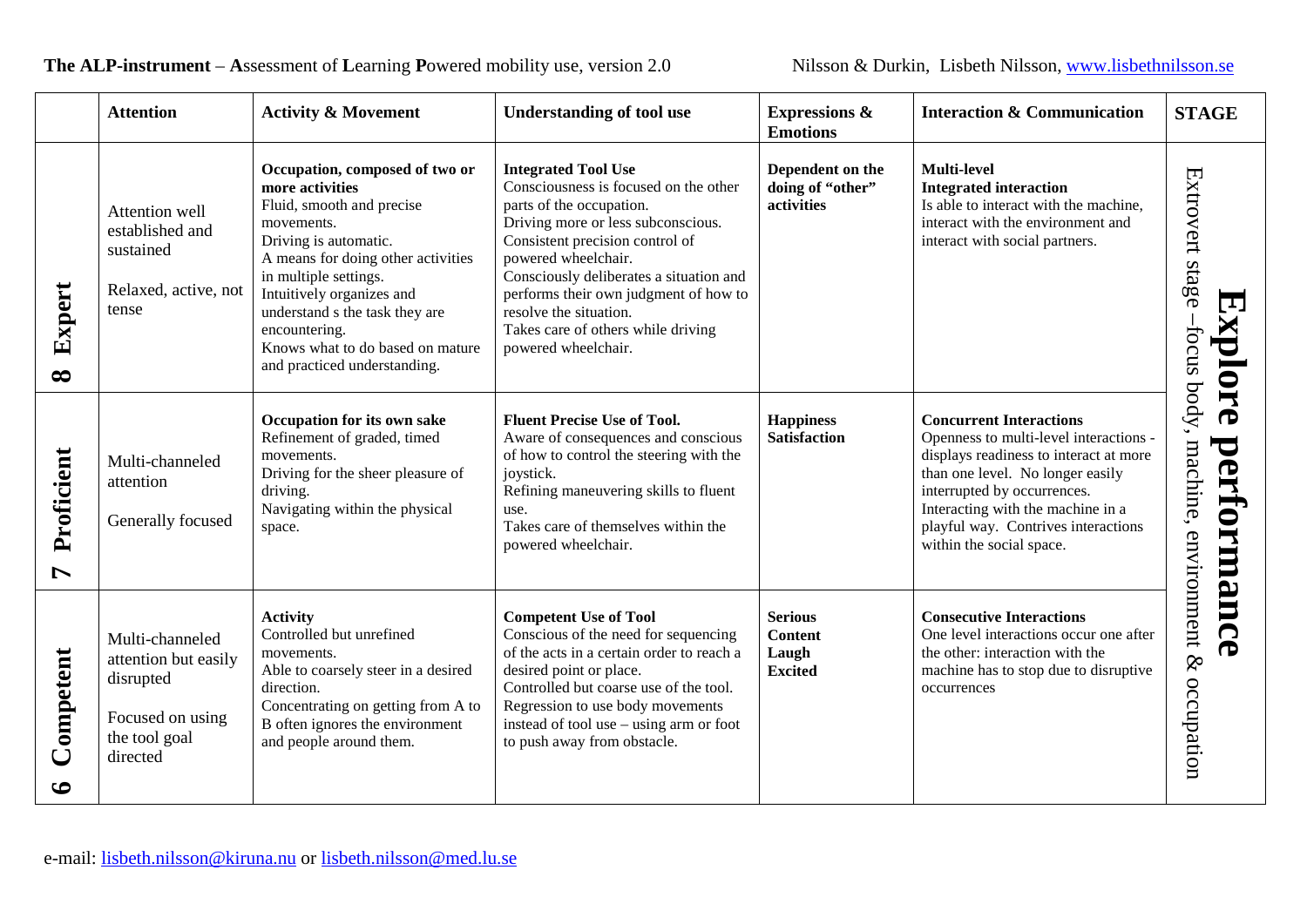|                             | <b>Attention</b>                                                              | <b>Activity &amp; Movement</b>                                                                                                                                                                                                                  | <b>Understanding of tool use</b>                                                                                                                                                                                                                                  | <b>Expressions &amp;</b><br><b>Emotions</b>                                                                                                                                                                                                | <b>Interaction &amp; Communication</b>                                                                                                                                                                                                                                       | <b>STAGE</b>                                                                                      |
|-----------------------------|-------------------------------------------------------------------------------|-------------------------------------------------------------------------------------------------------------------------------------------------------------------------------------------------------------------------------------------------|-------------------------------------------------------------------------------------------------------------------------------------------------------------------------------------------------------------------------------------------------------------------|--------------------------------------------------------------------------------------------------------------------------------------------------------------------------------------------------------------------------------------------|------------------------------------------------------------------------------------------------------------------------------------------------------------------------------------------------------------------------------------------------------------------------------|---------------------------------------------------------------------------------------------------|
| Sophisticated beginner<br>5 | Two-channeled<br>attention<br>Active,<br>concentrated                         | Sequences of chains of acts<br>Intentional more eager or violent<br>movements.<br>Exploring the machine.<br>Experimenting with steering by<br>composing effects in different<br>patterns.<br>Experimenting to find the pattern of<br>the tool.  | <b>Idea of Competent Use is Born</b><br>Conscious of the ability to cause many<br>different effects, motion in different<br>directions. Searching the steering<br>pattern.<br>Understands the use of electronic<br>mobility guidance systems                      | <b>Eager</b><br><b>Smile</b><br><b>Serious</b><br>Frustration<br>Periods of frustration.<br>Knowing possibilities<br>but not achieving<br>desired tool use<br>goals.<br>Periods of blocking<br>intertwined with short<br>peaks of success. | <b>Reciprocated interaction</b><br>Directs attention by pointing to<br>convey a message that requires the<br>playmate to respond<br><b>Triadic Interaction</b><br>Interaction with a person on a third<br>part – a person, an object or<br>something else in the environment | Difficult transition<br>C<br>splore<br>focus body,<br>$\boldsymbol{\omega}$                       |
| Advanced beginner<br>┓      | Single channeled<br>attention but able to<br>shift spontaneously<br>Attentive | <b>Chain of acts</b><br>Intentional but cautious, careful<br>movements.<br>Exploring the joystick.<br>Explorations of different effects -<br>drive, stop. Testing out different<br>grips.<br>Able to press a single switch, hold<br>and release | <b>Exploration of Extended Use</b><br>Conscious of more than one effect.<br>Motion in different directions<br>depending on how acts are combined.<br>Exploring the consequences of<br>activating the tool.<br>Understands 2 switches have different<br>functions. | <b>Serious</b><br><b>Smile</b><br><b>Sometimes Laugh</b><br>Exhibits a desire to<br>explore beyond the<br>world of their tray<br>Shift focus in<br>between near and far                                                                    | <b>Mutual interaction</b><br>Requests the attention of the<br>playmate by pointing at objects or<br>events in their close vicinity                                                                                                                                           | $\boldsymbol{\Phi}$<br>$\blacksquare$<br>luenci<br>machine<br>ມ<br>ໂປ<br>$\otimes$<br>environment |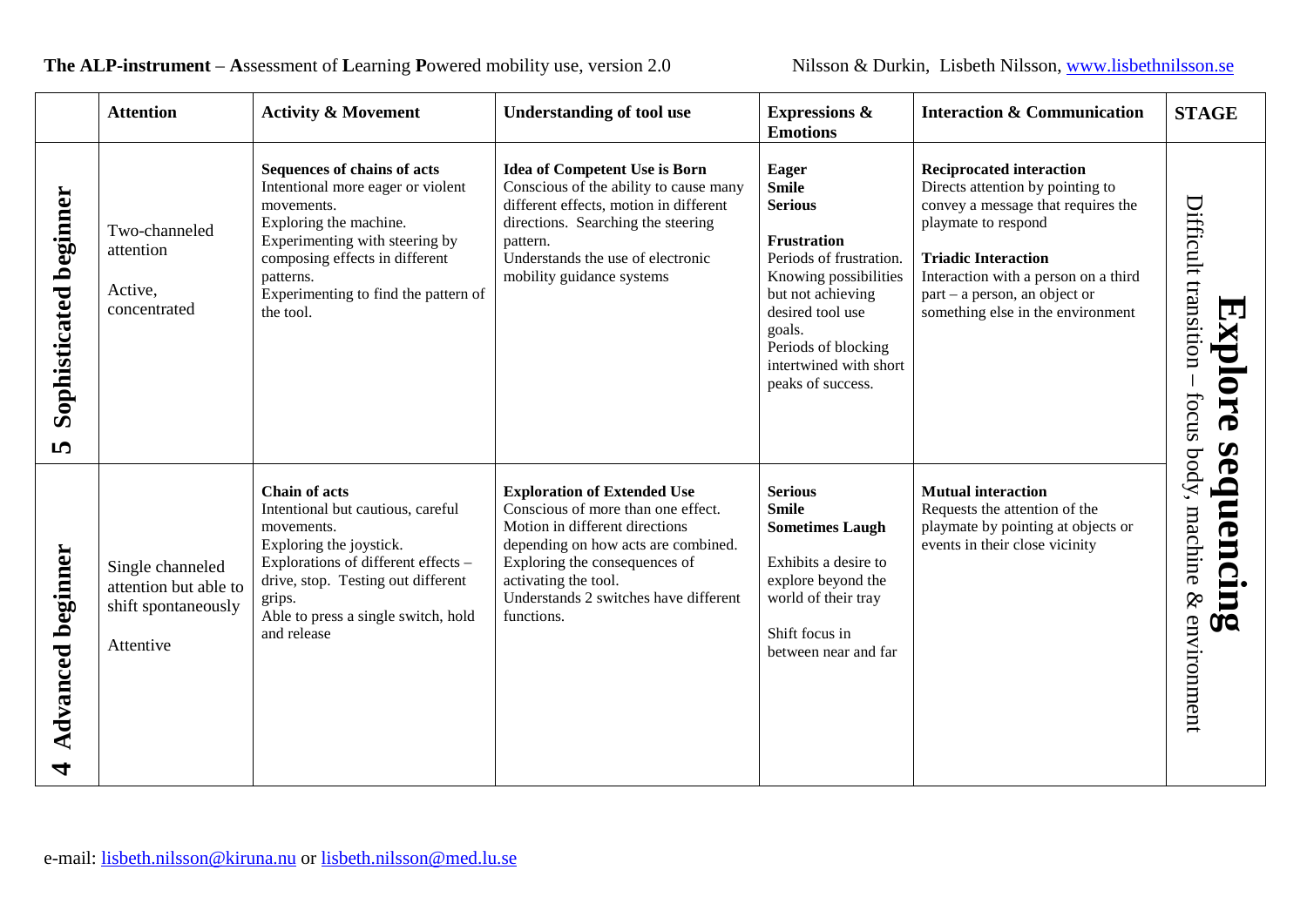**Attention Activity & Movement Understanding of tool use Expressions & Interaction & Communication STAGE Emotions Basic Use Initiates interaction Act Serious** Conscious of how one act can cause **Contented** Keeps or responds to eye-contact Distinct targeted movements. Single channeled **Beginner** Activates joystick to get the **Smile** Facial signaling one effect. Act starts motion. **Beginner** attention but able to effect of motion. Change position within the room shift attention e.g. circling. Regression to using Applying force. Able to press a single switch. body movements to try and move Alert the machine. Introvert stage Introvert stage  $\boldsymbol{\infty}$ **Explore functions** Explore **Contented Pre-act Idea of Basic Use is Born Responds to interaction** Curious novice **Curious novice** Diffuse vague multi-directed Pre-conscious of how a self-**Curious** Gets in eye-contact Physical contact movements. initiated act can cause the effect of **Anxious** Single channeled Touches or hits different parts of setting the chair in motion. Behavioral mirroring **Angry** the chair. In between sitting Joint focusing on activity At times more alert  $\overline{\phantom{a}}$ still. focus body & machine Passive focus body & Touches or hits a switch – functions experimenting with exerting a force.  $\mathbf{z}$ **Excited No or Vague Idea of Use Open No response** Interested in looking at and No or very limited consciousness of Shows joy in May be aware of others attention. experiencing guided touching the tool how own activity can cause an effect. Perceptive Extreme **Non-Act**  motion Physical proximity – close in, draw distractibility No specific intentional movements. back No response to **Neutral** May accidentally activate the Displays minimal interaction (focus joystick. Is still for long periods facial expressions on the novel tool or Protective withdrawal body Whole body displays Novice novel situation) **Novice Avoidance** language motionlessness Avoidance of touch from social **Rejection** Passive or anxious **Anxiety** partner. Displays stereotyped or rejecting Worry, fear, No wish for interaction behaviors, wanting to get out of the annoyance, crying Wants to get rid of the social partner powered wheelchair.  $\overline{\phantom{0}}$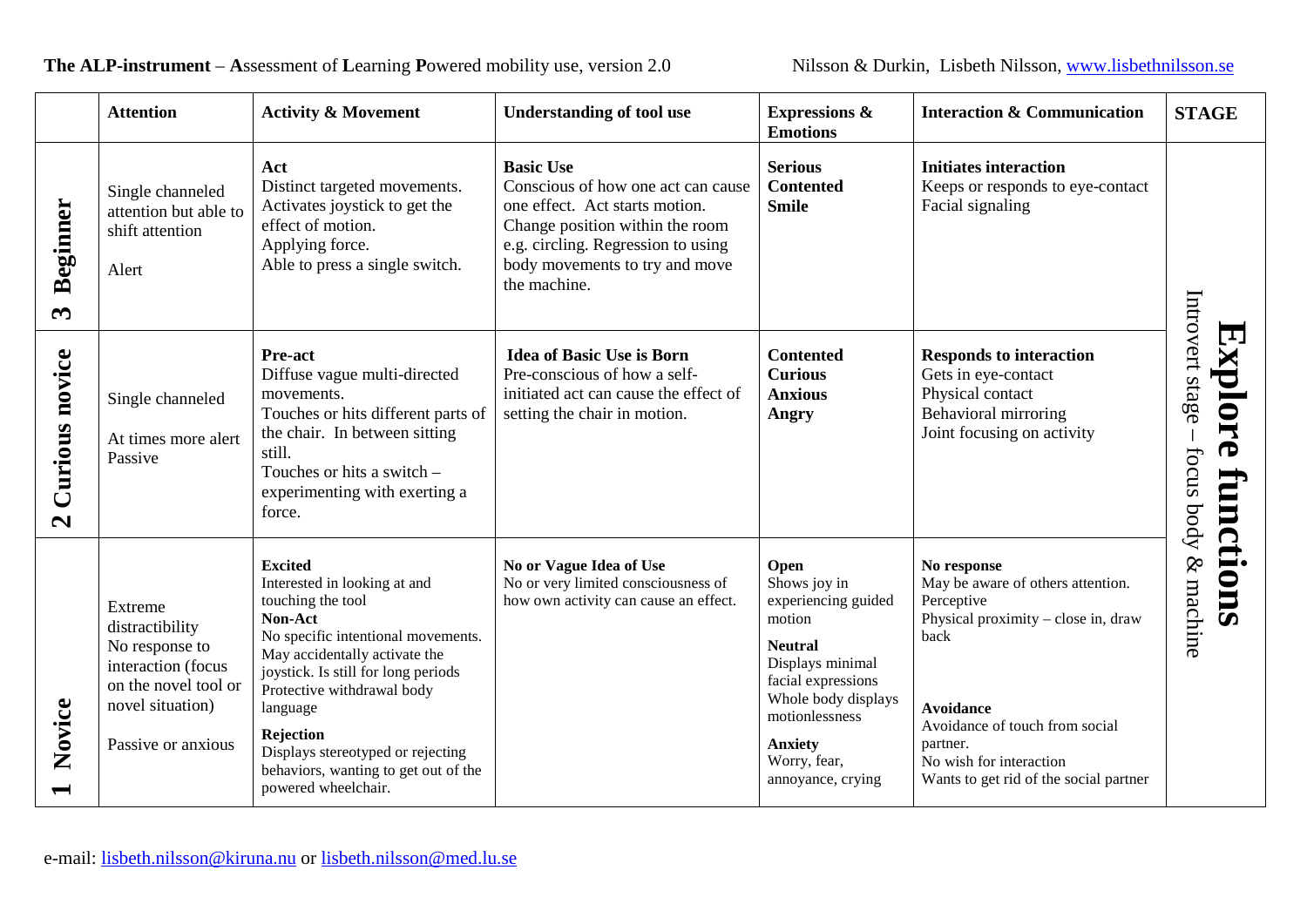# **ALP – Assessment of Learning Powered mobility use Facilitating Strategies**

## *Introduction to strategies*

These facilitating strategies have been developed during a rigorous analytical grounded theory process and as part of the ALP assessment tool; they are intended for use together with the ALP instrument (Durkin, 2006; Nilsson 2007; Nilsson & Durkin, 2014).

In our research work we embraced the following belief system: to be user led; to work in partnership and to empower the learner. Each individual has their own learning dynamic and will demonstrate their own unique learning pattern. We also view the use of a powered wheelchair and the learning process as being a therapeutic tool in its own right. Many powered mobility learners may not need to be powered mobility users as a final outcome of undertaking this experience.

The following bullet points describe the inclusive approach established within the strategies and the skills required by the facilitator:

- Learner-led activity
- Building Partnership
- Facilitator activity is adjusted to the just right level of challenge for the learner to encourage their own initiatives for doing and interacting
- Empowering approach it is all about facilitation of an oscillating learning process
- As a facilitator you need to know your learner and adapt the strategies to meet their specific learning needs; the following are suggestions for you to use and build on
- In devising your own strategies you need to constantly explore plausible ways to facilitate the learning process – this can be achieved through the appropriate and welltimed use of allowing trial and error to occur; introducing increases in speed of the machine and taking the learner into more challenging and unpredictable environments
- Working as the facilitator you are building understanding with your learner through dialogue and mutual interaction and you therefore require the appropriate observation and listening skills
- As the facilitator you need to be aware of your own language skills in order to provide each learner with a language dialogue which has the appropriate words, content, volume, tone and emphasis
- Of equal importance is your awareness of how you are communicating visually through the use of your body language. The learner will be interpreting gestures of your face, hands, shoulders and posture.
- The facilitator also needs an understanding of group processes when working with two or more learners together in a session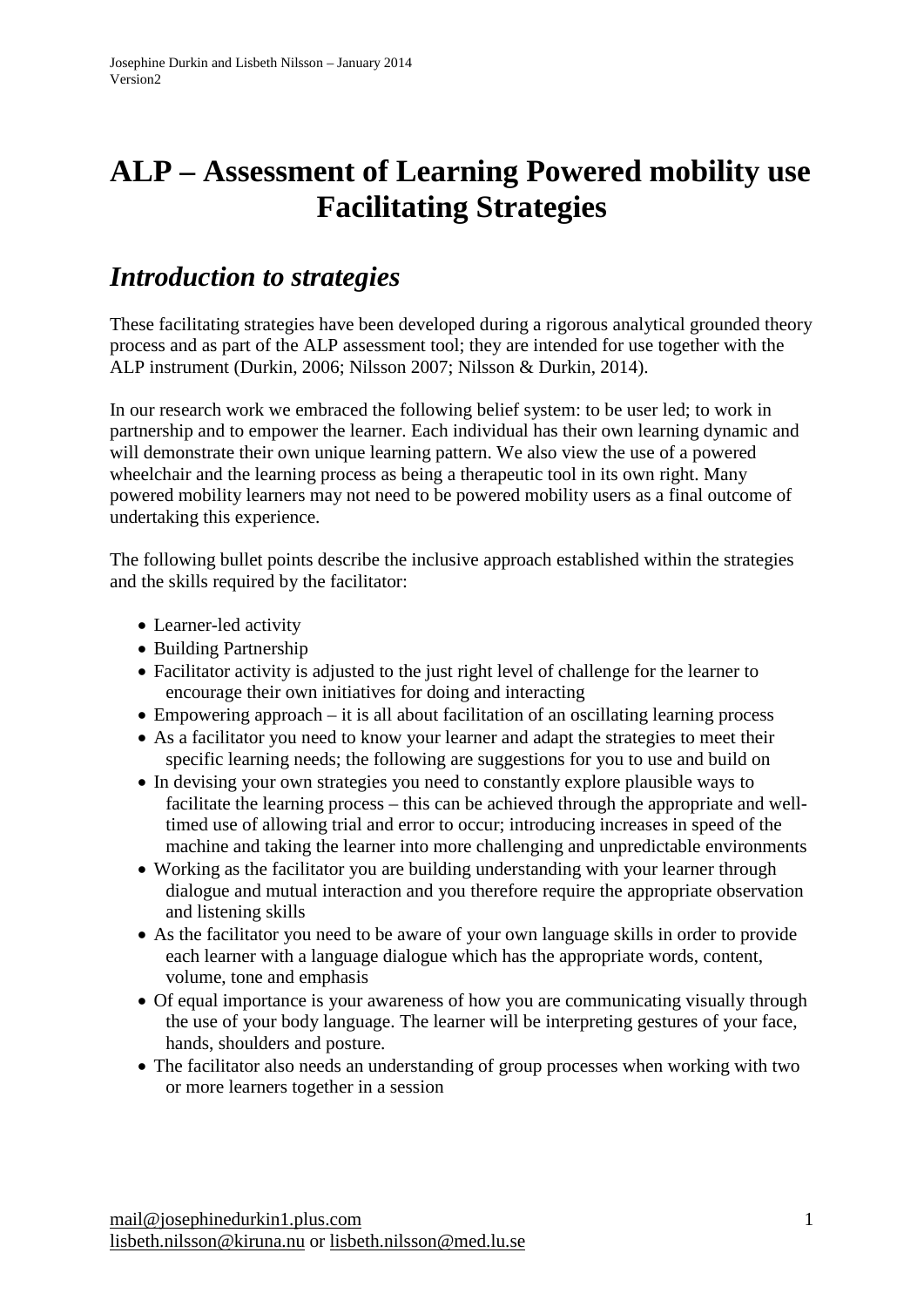In the document there are facilitating strategies for each stage - the key factors for the facilitator to be aware of are:

## **Strategies for Exploring Functions – learner & machine (Introvert stage)**

**Ouiet** Vigilance Attention to slow pace activity

## **Strategies for Exploring Sequencing – learner, machine & environment (Difficult transition stage)**

Need to allow trial and error to occur Involve the learner in the process of reflecting on outcomes

### **Strategies for Exploring Performance – learner, machine, environment & occupation (Extrovert stage)**

Tendency is to act protectively in order to keep up an acceptable level of safety Sharper observational skills are needed

Attention to multi-varied fast pace interaction in all senses has to be given

The ALP assessment tool can be used with any powered mobility vehicle and associated accessories. Consideration needs to be given to the use of a joystick first before trying other methods of access for example hand switches.

## **Why is a joystick a magic tool?**

- $\triangleright$  No shift between tools
- $\triangleright$  One tool used from simple to complex operations
- $\triangleright$  Able to explore with a limited range of physical ability
- $\triangleright$  No displays to attend to and to understand
- $\triangleright$  Operation can be easily understood at a more concrete level (physical exploration)
- $\triangleright$  Physical exploration can be enough; learning can be achieved without verbal instruction
- $\triangleright$  No verbal instructions are needed from the facilitator in order for the learner to explore and find out how the joystick tool works

*\_\_\_\_\_\_\_\_\_\_\_\_\_\_\_\_\_\_\_\_\_\_\_\_\_\_\_\_\_\_\_\_\_\_\_\_\_\_\_\_\_\_\_\_\_\_\_*

## *General strategies*

- Be aware of the necessity to maintain high levels of energy and focus as the responsive and facilitating partner
- Provide the learner with the just right challenge for their level in the learning process

*If Low – too easy, learner will get bored, loose interest/curiosity If High – continuous failure, learner will find it too difficult, loose interest/curiosity*

**Explore Functions - Introvert Stage - focus on body & machine – challenges** *Persistence with interactive approaches and physical demands such as touch and manual guidance*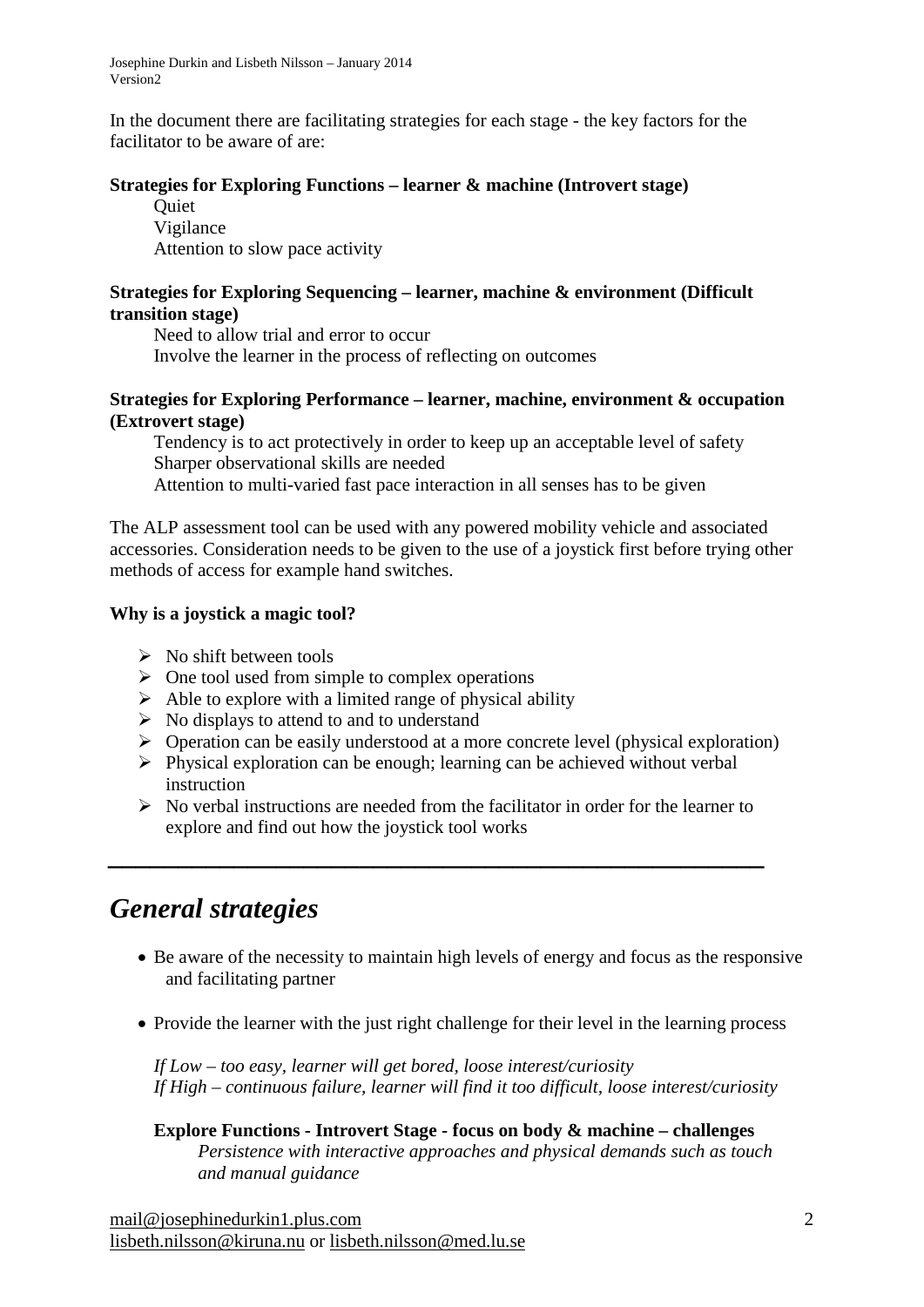## **Explore sequencing - Difficult Transition Stage – focus on body, machine & environment – challenges**

*Low level achievement/little success can be observed Important to simplify the challenge to allow the learner success and thereby minimize their level of frustration*

## **Explore performance - Extrovert Stage – focus on body, machine, environment & occupation – challenges**

*Higher speed More complex interactive context – physical and social*

• Look for learner's signs of overload **Signs of overload:** Shutting down and closed or glazed eyes Cold sweating, paleness Signs of exhaustion

• Be aware of the possibility that the learner oscillates over phases in different ways at different points of the learning process

## **Oscillation over phases**

A rising and falling pattern can often be observed and looks the same for both the introvert and extrovert stage. This oscillation is due to many factors including a drop in energy, motivation and attention. The difference is the rate of recovery, the tempo for restoration or retrieval will take longer in the lower stage compared to the higher one.

## **Explore Functions – Introvert Stage**

Short periods at highest level After drops there will be low retrieval back to highest level *Easy to give too low a challenge*

## **Explore Performance – Extrovert Stage**

Long periods at highest level After drops there will be quick restoration to highest level *Be aware it is easy to give too high a challenge Look at causes for dropping performance*

## **Observe!!! At phase 6 Competent tool user**

A low setting of speed may provide a false impression of proficiency as the learner may be working in only one-range of fine graded adjustment movements offered by the joystick control i.e. in the outer physical boundary felt when operating the joystick.

This can be checked by increasing the speed setting, if the learner does not master grading then, their grading is not multi-ranged.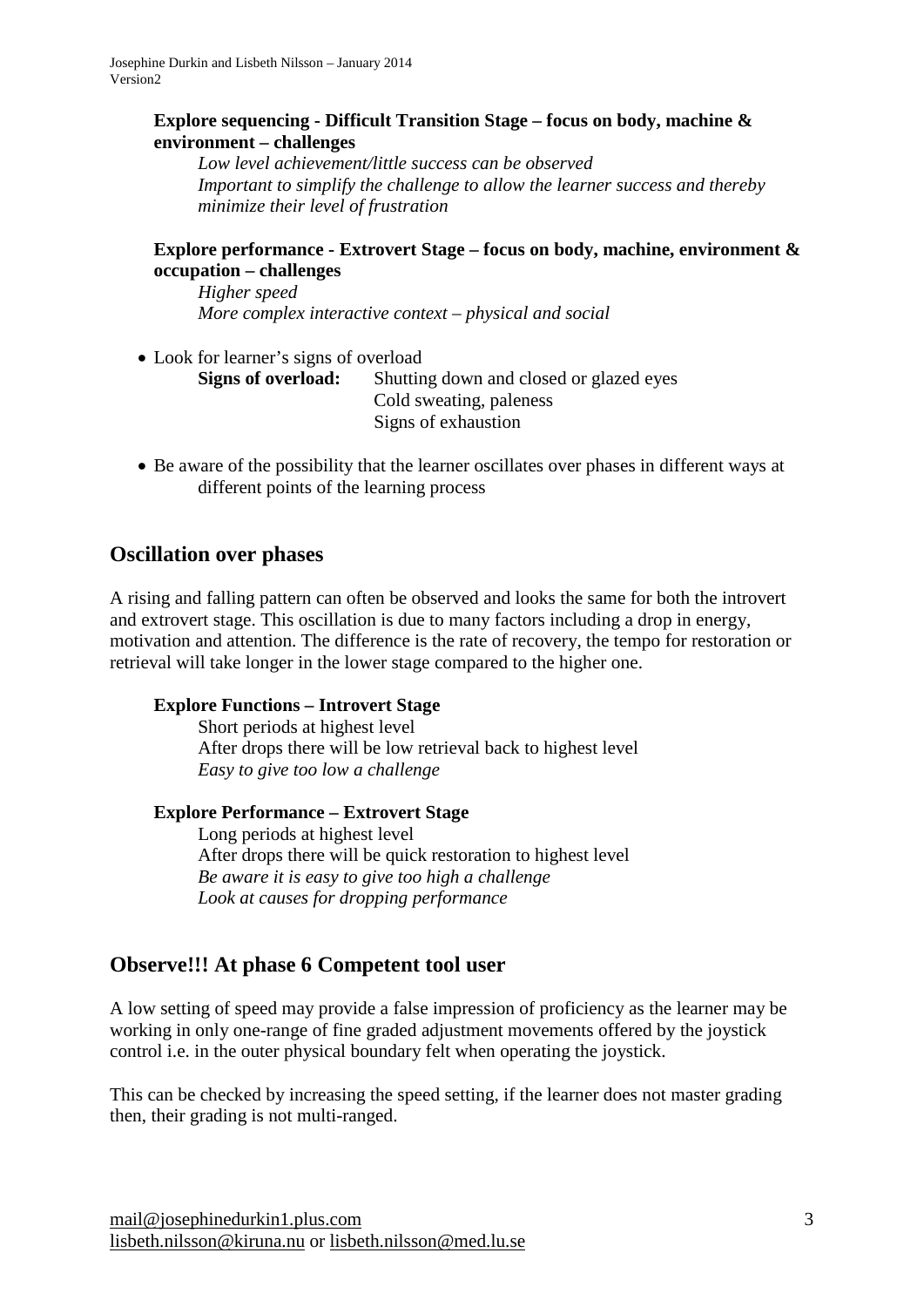## **Use of Group Work**

Establishing a group for the learner to operate within needs careful consideration and ongoing reflection. The number of learners and facilitators working within the group at any one time will have an effect on the dynamics of the learning environment. Each learner needs to be assessed individually as to how they cope with a multi-level interaction environment.

## **Learners in the Exploring Performance Stage**

Learners need to have reached level 6 (Competent) before they can operate within a group setting, as their main activity focus at this level is getting from A to B and often ignoring the people around them. A group work environment can be used to gradually introduce the development of multi-level interaction and awareness of others.

Facilitators need to be aware that a multi-level interaction environment cannot be readily controlled and learners may display intensive emotions particularly in respect to developing their own judgments towards their peers and learning to take care of others.

## **Learners in the Exploring Sequencing Stage**

Learners at level 4 (Advanced beginner) and 5 (Sophisticated beginner) can benefit from being part of a parallel group where the learners and facilitators are working within the same environment but there is no expectation for multi-level interaction and the space is large enough to allow areas of tranquility. The learners in this group will need time out and can benefit from spending some of this time observing other peer learners.

## **Things to consider before introducing outdoor driving**

- Learner needs to build their spatial relationships indoors before going outdoors.
- Learner needs to be able to experience driving on even smooth surfaces before driving on uneven undulating surfaces.
- Learner has to learn about spatial relationships in narrow spaces. Indoors there are structured and framed contexts. Boundaries indoors are more defined and easier to spatially relate to than outdoors where there are undefined and more distant boundaries.
- Scarier world outdoors not tangible
- Less distinctive framing in natural context outdoors compared to the framing with walls doors ceiling indoors.
- Synchronizing body movement with machine movement needs to be established before driving on uneven surfaces.

*\_\_\_\_\_\_\_\_\_\_\_\_\_\_\_\_\_\_\_\_\_\_\_\_\_\_\_\_\_\_\_\_\_\_\_\_\_\_\_\_\_\_\_\_\_\_\_\_\_\_*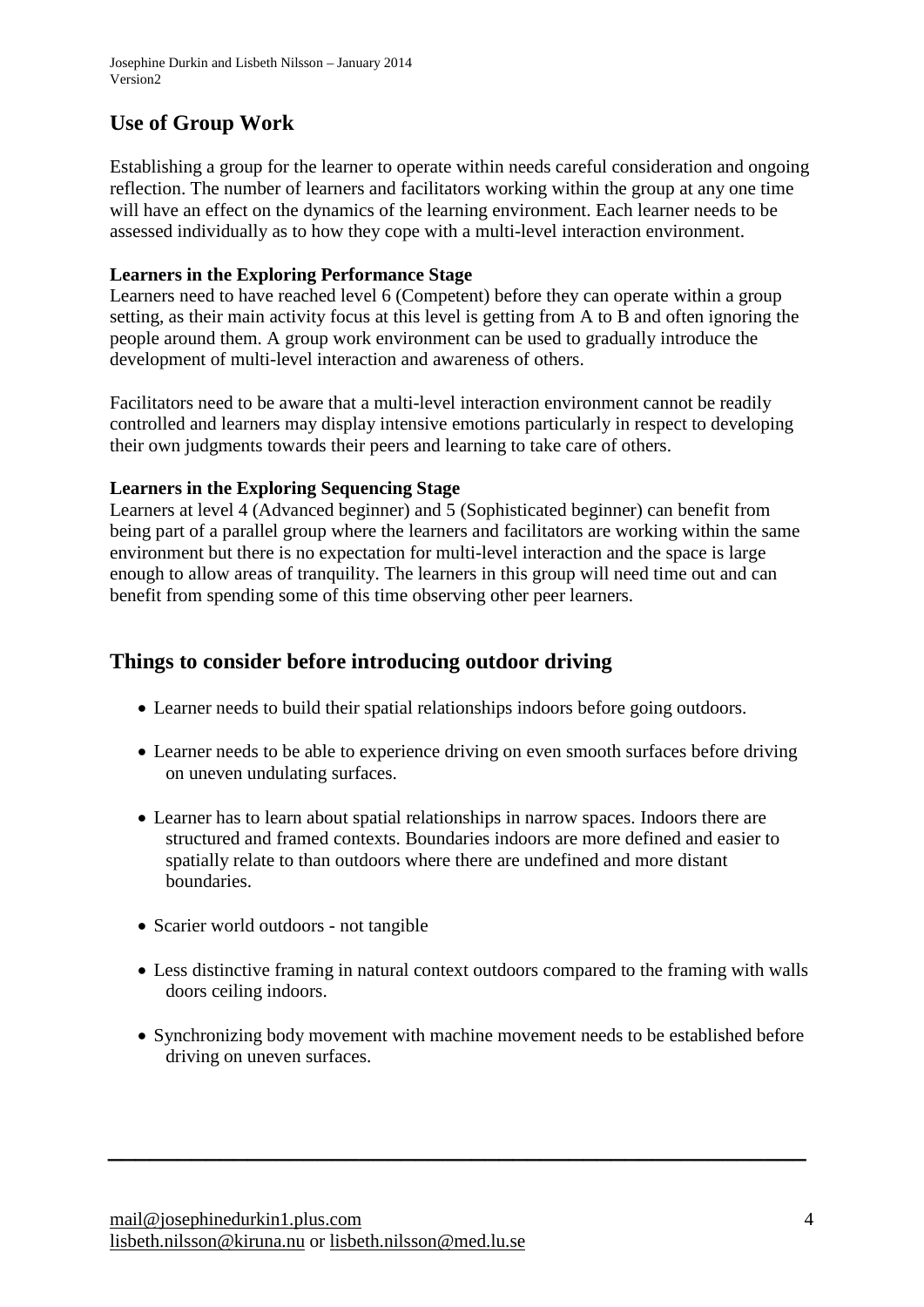## *Strategies for introvert level – (1 Novice; 2 Curious Novice; 3 Beginner) Learner Explores Functions Focus is on body & machine*

Use a gentle approach to establish a safe and secure relationship

Focus the learner's attention to tool function and close vicinity

## **Strategies oriented at tool function and tool interaction**

Build awareness of body use for tool use

Encourage exploration of tool parts and tool function

Assist the learner to enable them to shift their attention back to the tool

Offer manual guidance, adjusting the amount of input according to the learner's needs to achieve the actions of gripping, pushing, pulling, maintaining grasp. Provide a range of strong deep pressure to a light guiding touch, working from proximal to distal

Constantly shift between withdrawing and re-entering the learner's space, displaying you are on your own, it is you that make things happen. Withdraw from the learner's space and provide silence and give time for learner to act and react. Re-enter the learner's space offer manual guidance and give physical gestures or verbal prompts.

Facilitate the learner to enable them to synchronize their body to tool function - observe the learner during motion and allow the learner time to adapt to the movement and effects of external forces.

#### **Frustration**

Accept the learner's rejection, anxiety or passivity and acknowledge there may be signs of basic frustration at this stage. The learner may display annoyance that they are unable to repeat a pleasant sensation of using the tool e.g. body sensation from circling in a powered wheelchair.

#### **Strategies oriented at social interaction**

One-to-one interaction Structured variation of physical and social interaction

**Language** Imperative but gentle language

Labeling of body parts, tool parts, acts and effects Attaching words to the acts being performed in order to offer labels for objects and doing; thereby providing opportunities for guidance from a distance

Slowly paced and deliberate language Precise and condensed language

[mail@josephinedurkin1.plus.com](mailto:mail@josephinedurkin1.plus.com) [lisbeth.nilsson@kiruna.nu](mailto:lisbeth.nilsson@kiruna.nu) or lisbeth.nilsson@med.lu.se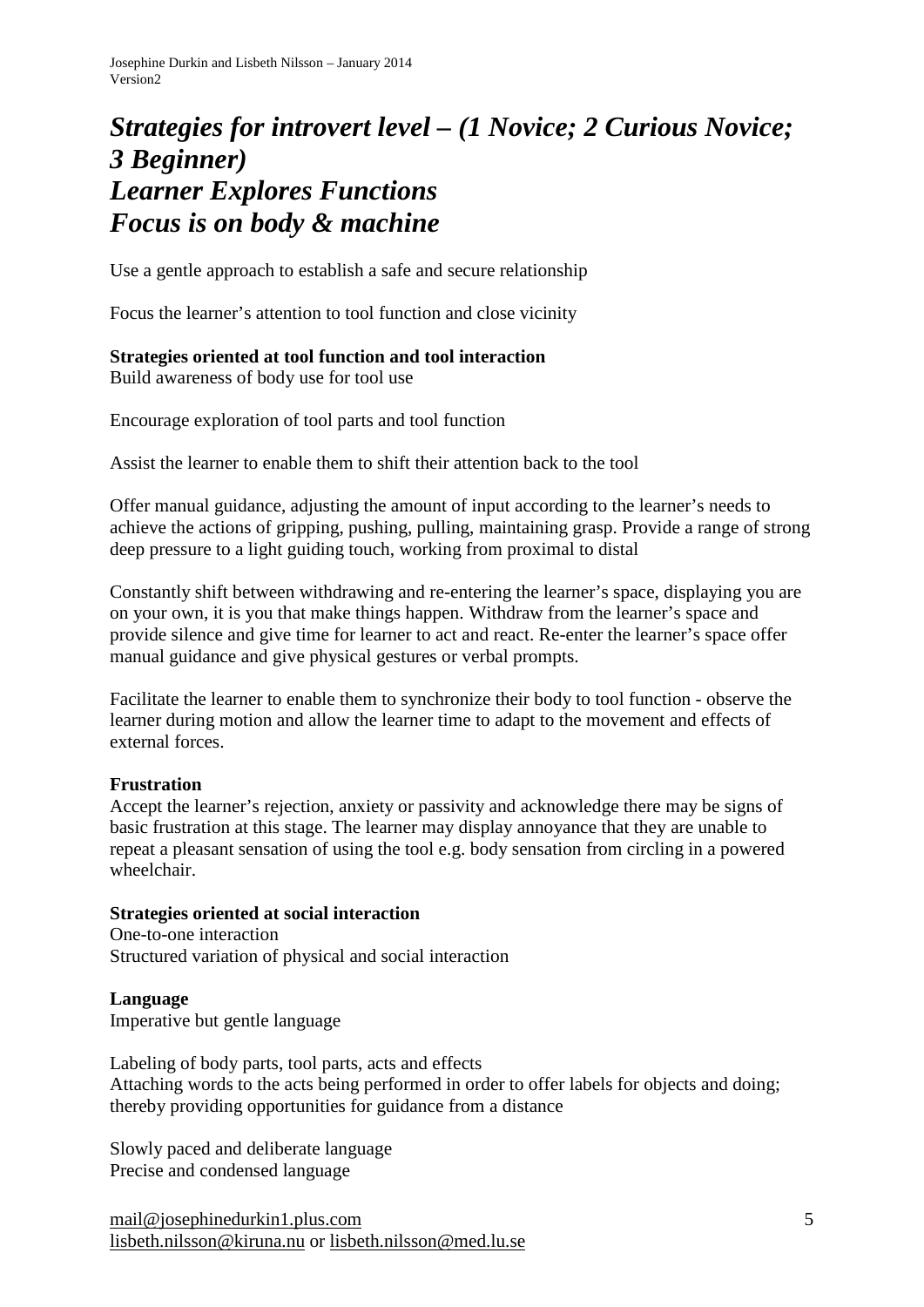Shift between periods of silence and verbal input

*Suppress your reflex reactions such as shouting or increasing your volume of speech in conjunction with any collisions or at unexpected successful events.* 

Body language used in a concrete, physical way.

Explain the functions of the tool through the use of your body language and manually guiding the learner.

**Encourage own initiatives to act** – to look, to touch all aspects of the tool

Facilitate the learner's development of own initiatives by using manual guidance to initiate their explorative acts and then gently release guidance while encouraging the learner to continue on their own

Allow the learner to explore the tool in their own way

Allow the learner to have the opportunity to experience extreme tool use – offer variable speed levels and allow controlled collisions

Allow the learner to constantly repeat explorative acts to reach their own level of satisfaction as part of storing and retrieving the experiences from their memory

Allow the learner to do trials in their own way

Allow the learner to direct the exploration – not led by facilitator

## **Phase 1 - Novice**

Establish rapport with the learner

Increase arousal and curiosity through the experience of motion

Provide a bodily experience of movement in the machine by manual guidance from the social partner (facilitator)

Repeat bodily experiences

Reduce anxiety; to give way for curiosity and exploration

Arrange for accidental activation

Provide deep proprioceptive input through manual guidance at the most acceptable body part to the learner – could be the part at the furthest distance i.e. could be the feet to start with

## **Phase 2 – Curious Novice**

Encourage reaching out to explore just as an act of its own

Allow the learner to explore all aspects of the machine within bodily reach

Allow periods of apparent non-activity by being present and staying silent

Assist the growing insight of basic tool use through provision of manual guidance and short direct verbal prompts. Provide the encouragement when the learner completes the act. Nurture and reinforce all changes in the learner's use of the tool.

Facilitate the idea of movement through manual guidance.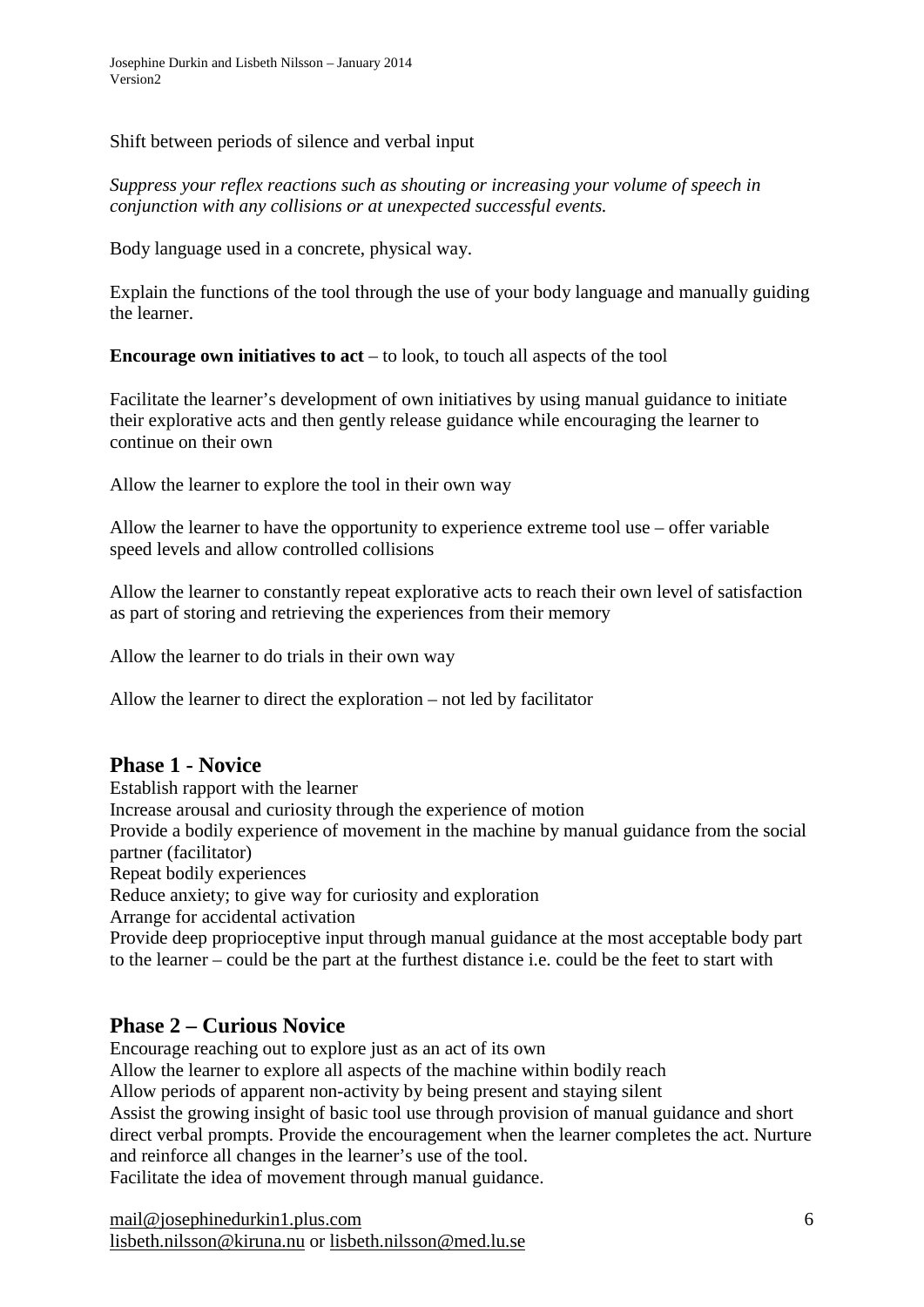## **Phase 3 - Beginner**

Point to and tap the tool to draw the learner's attention back to the tool.

Refresh the learner's idea of basic tool use

Enable the learner's volitional acts by withdrawing and waiting for the learner to respond in their own way. Minimize manual guidance and use short direct verbal prompts from an extended distance.

At this point words are also used to connect acts with labeling actions of the learner and objects being used.

Provide periods of silence to allow the learner to integrate their sensations and experiences. Give the learner long periods of time to carry out their actions in order to achieve reciprocal shortening of time, married with a decreasing amount of encouraging input.

*\_\_\_\_\_\_\_\_\_\_\_\_\_\_\_\_\_\_\_\_\_\_\_\_\_\_\_\_\_\_\_\_\_\_\_\_\_\_\_\_\_\_\_\_\_\_\_\_\_\_*

## *Strategies for difficult transition – (4 Advanced Beginner; 5 Sophisticated Beginner) Learner Explores Sequencing Focus is on body, machine & environment*

Focus attention to tool function and external tool use goals

## **Strategies oriented at tool use interaction**

Encourage exploration and experimentation with pattern building

Non-interference intertwined with manual guidance and verbal prompts or instructions

Introduce speed variation Introduce the concept of gentle use of the tool – just push a little - in conjunction with attaining slower more graded motion with the joystick

Facilitate learner's understanding of vertical spatial relationships by directing focus below the tray height

Confirm success, difficulties and failure of patterning details

Provide external motivators to convey the idea of a goal for tool use

## **Frustration**

Accept the learner's expressions of frustration Calm and reassure the learner to reduce their frustration to a level where it no longer interferes with learning Take a step back and build up again to give short successful experiences to the learner

## **Strategies oriented at social interaction**

Extend interplay distance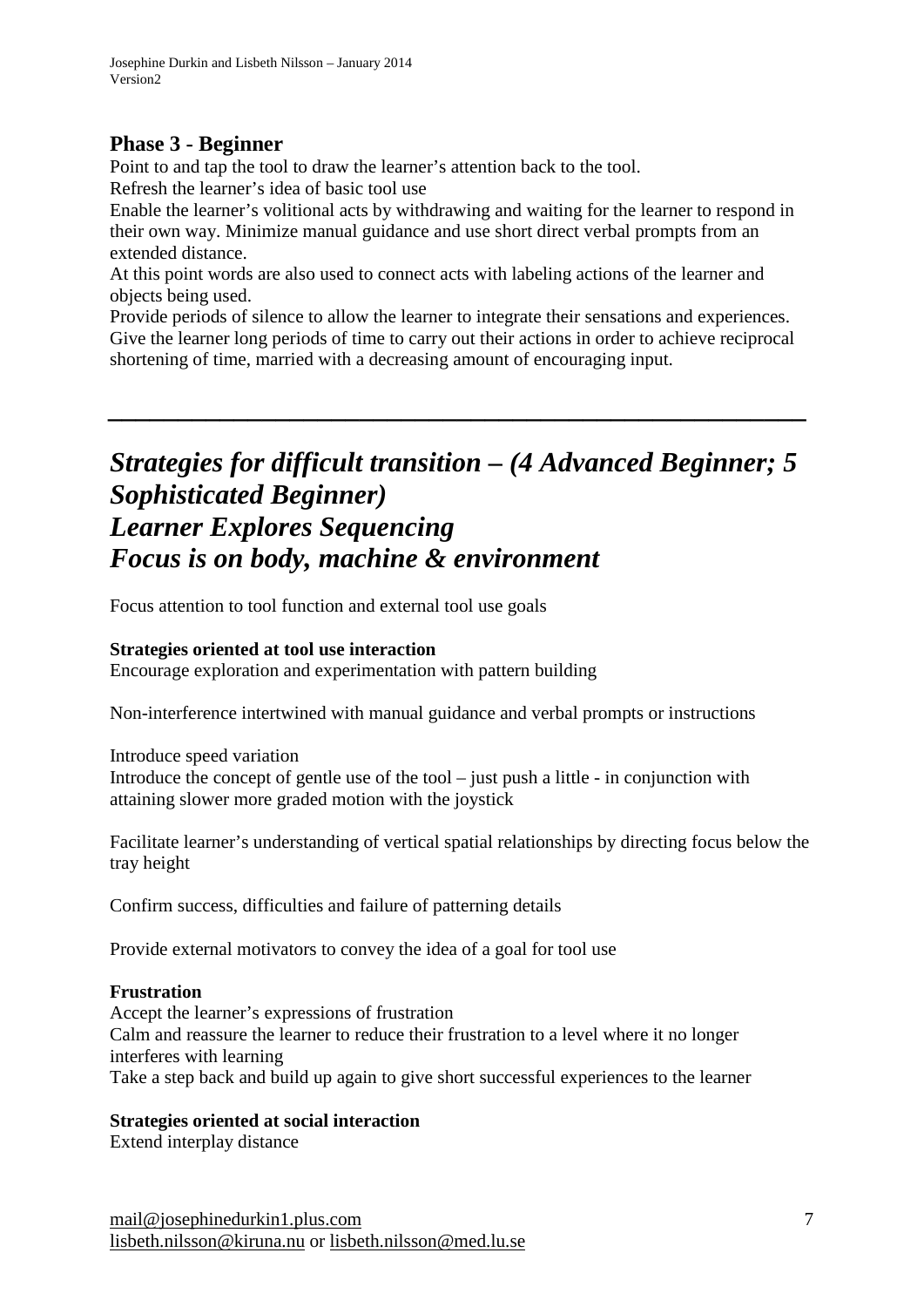Josephine Durkin and Lisbeth Nilsson – January 2014 Version2

Entice and challenge interplay of tool use with social interactions one-to-one, one at a time, back and forth increasing the distance and range of the interactional space

Introduce simple playful one-to-one interactive activities and then gradually upgrade the complexity

#### **Language use**

Dialogue using simple verbal language, body language and guiding

Labeling and explaining tool function and tool use outcome

Explaining function of the tool through simple verbal language, body language and manual guiding

Facilitate judgment skills learning to take care of self as they move within the environment

**Encourage own initiatives and trials** – find out how it works, give it another try, try another way

Allow the learner to explore use of the tool in their own way

Allow the learner to make their own mistakes

Allow the learner to develop their own strategies (not led by facilitator)

Ask if the learner wants help or stand back and wait for requests for help

## **Phase 4 – Advanced Beginner**

Offer the learner manual guidance to encourage their own exploration of the tool Provide repeated attempts to bring the learner back to task when distracted, intertwined with periods of non-interference

Offer the learner quiet periods in low stimulation environment interspersed with a busier environment

Facilitate the learner's attempts to mutual interaction

## **Phase 5 – Sophisticated Beginner**

Offer the learner co-operative manual guidance to achieve desired results of tool use working proximally to distally.

Read the learner's level of energy and adjust the speed to an acceptable level of challenge in co-operation with the learner

Give the learner the choice of the speed they wish to use

Connect tool use to the learner's personal frame of interest

Include tool-use in interaction

Fuse interaction such as turn-taking with tool use

## **Consider alternative devices**

It may be appropriate to consider introducing additional electronic mobility guidance systems such as the track guidance system or the sensor collision avoidance device or to review methods of access in order to address the learner's frustration from elongated efforts of using equipment which consistently fails them. Ask the learner what they would prefer as they will now have reached a stage of understanding about how the machine operates, specifically in relation to sequencing of functions to spatial circumstances.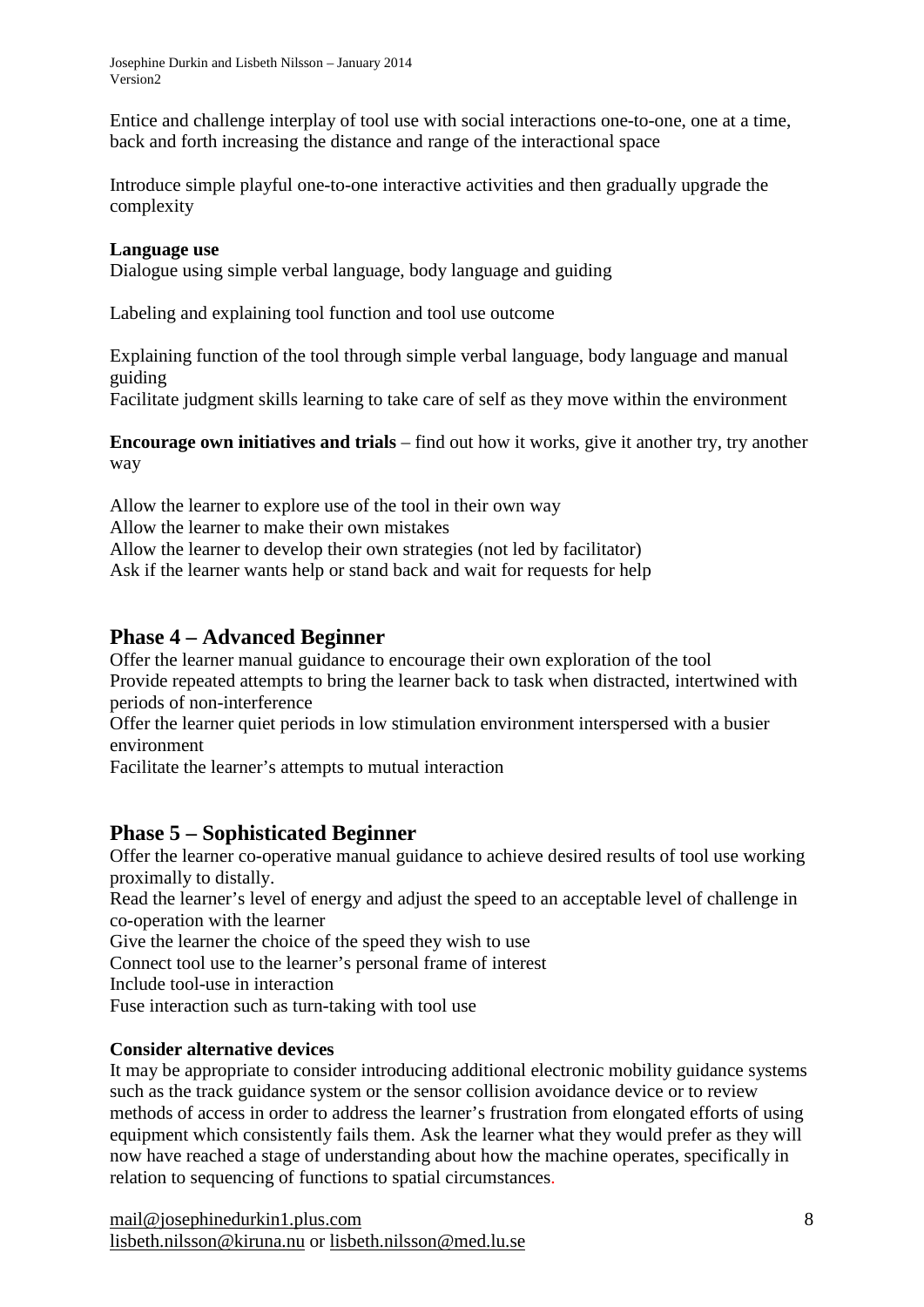It is important to wait until the learner has reached the stage of "difficult transition" before considering additional electronic mobility guidance systems. If this type of electronic equipment is provided to the learner at an earlier stage they will not be given the opportunity to explore the machine and to build up their understanding of the need for sets of sequences.

Use of the track guidance system means that the learner will not have the opportunity to circle and to bang and bump into walls and objects, the only sequences they will have control over is stopping and going and choosing left or right at a junction. They will not be able to experience unexpected sensory impact and feedback of their body reacting and moving within the machine when there is a collision or contact with objects in the environment.

A sensor collision avoidance device again limits the important early learning sensory impact experience of banging and crashing into walls and objects and allowing the learner to work out what sequences are needed to achieve control of goal-directed operation. It can be very confusing for the learner to suddenly have the machine take over navigation and steering which will then reduce their opportunity for developing more complex navigation and problem solving competencies.

Additional electronic mobility guidance systems can assist the learner who becomes too frustrated at their consistent low level of success when trying to navigate within more complex environments or who needs an electronic mechanism to assist with the preservation of their energy levels.

\_\_\_\_\_\_\_\_\_\_\_\_\_\_\_\_\_\_\_\_\_\_\_\_\_\_\_\_\_\_\_\_\_\_\_\_\_\_\_\_\_\_\_\_\_\_\_\_\_\_

## *Strategies for extrovert levels – (6 Competent; 7 Proficient; 8 Expert) Learner Explores Performance Focus is on body, machine, environment & occupation*

Focus learner's attention to competent tool use and physical and social environment

## **Strategies oriented at tool use interaction**

Encourage exploration of tool use in everyday environment Facilitate the synchronization of movements of body parts with tool use to achieve precision.

## **Frustration**

Facilitate the learner's development of strategies to release blocking and decrease frustration

#### **Strategies oriented at social interaction**

Unstructured variation Group interaction Free play or games with rules at a complex level

#### **Language use**

Verbal dialogue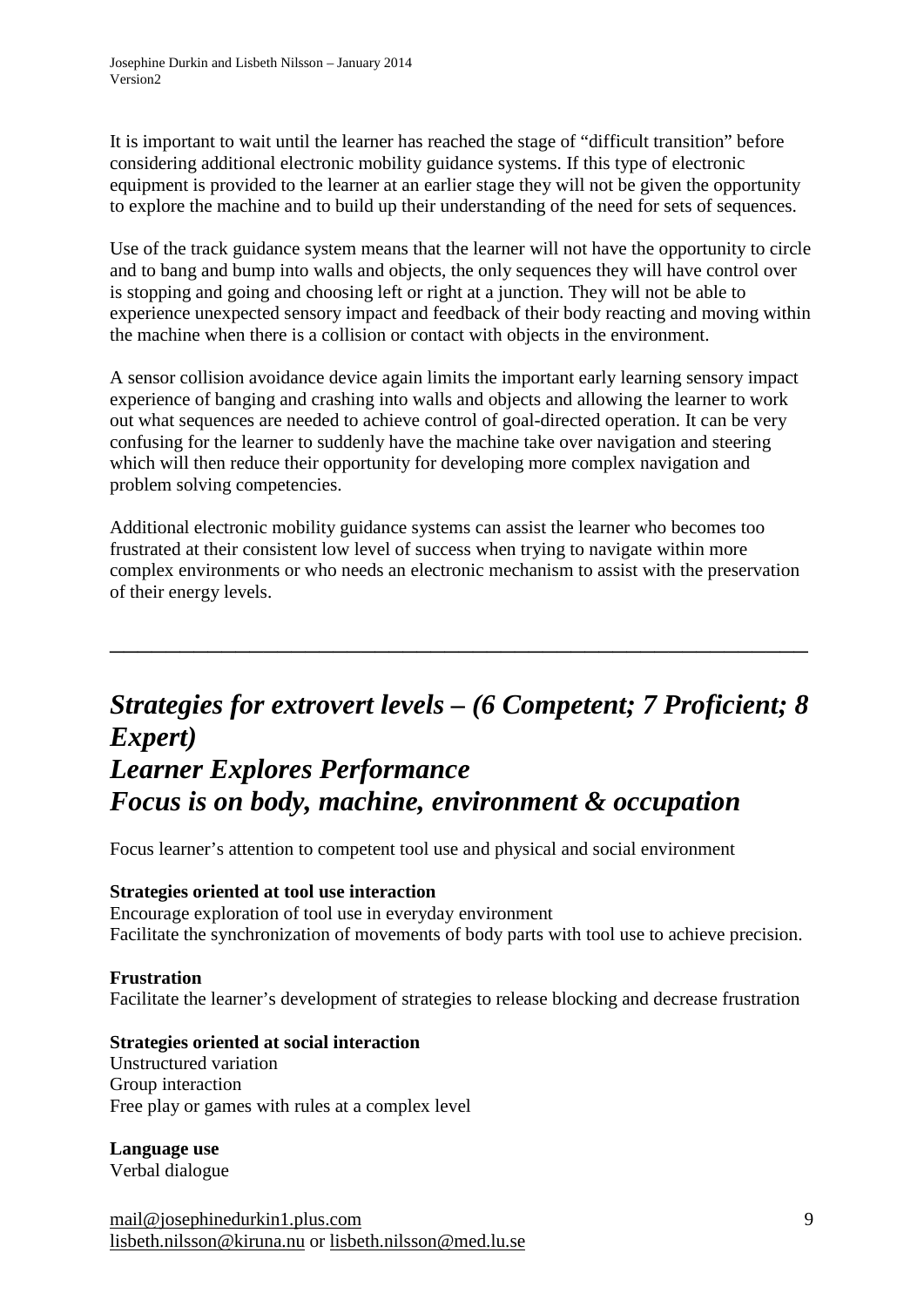Josephine Durkin and Lisbeth Nilsson – January 2014 Version2

Labeling the learner's expressions of emotions with regard to the outcome of tool use Reasoning language Sophisticated language Body language used in an abstract, symbolic way Rapid and spontaneous language with variable tempo

Give instructions for the learner to carry out

Make mutual agreements of how the session should be structured

Facilitate the learner's development of judgment skills by making them aware of how to anticipate and forward plan in new and more complex environments.

Facilitate the development of higher judgment skills as the learner attains the importance of taking care of others in different environments

#### **Promote the learner's own initiatives**

Encourage development of the learner's own desires, goals – what would you like to do Encourage own initiatives – try on your own, do it the way you would like

Allow the learner to explore use of the tool in their own way Allow the learner to make their own mistakes Allow unsafe operations to a certain extent Allow the learner to take the lead (not led by facilitator)

## **Phase 6 - Competent**

Allow the learner to pause and have periods of rest in order to be able to refocus and retain energy.

Facilitate development of fine precise generation of force and grading and timing of movement as part of working towards smooth and fluent tool use.

Facilitate and challenge the learner's development from gross to fine smooth motor performance by intermittently increasing the speed setting.

Encourage exploration of undefined boundaries within the tool use in relation to the physical environment.

Encourage short expeditions on their own.

Offer tasks that don't involve complicated use, such as navigation through doors. Encourage bimanual activities, driving with one hand taking an object with the other.

## **Phase 7 - Proficient**

Offer the learner tasks in everyday environments that extend their tool use skills in conjunction with navigation and interaction. Speed, play, and everyday tasks can be deliberately changed and added in order to provide the learner with higher challenges. Start with simple navigation tasks and gradually add complexity by asking the learner to perform navigation in spaces which range from large and small, open and narrow, confined and full of activity, indoor and outdoor. The performance can also be made more complex by adding interactions which range from silence; background noise; imperative directions; verbal instruction, general chit-chat, simple routine questions, in depth specific questions.